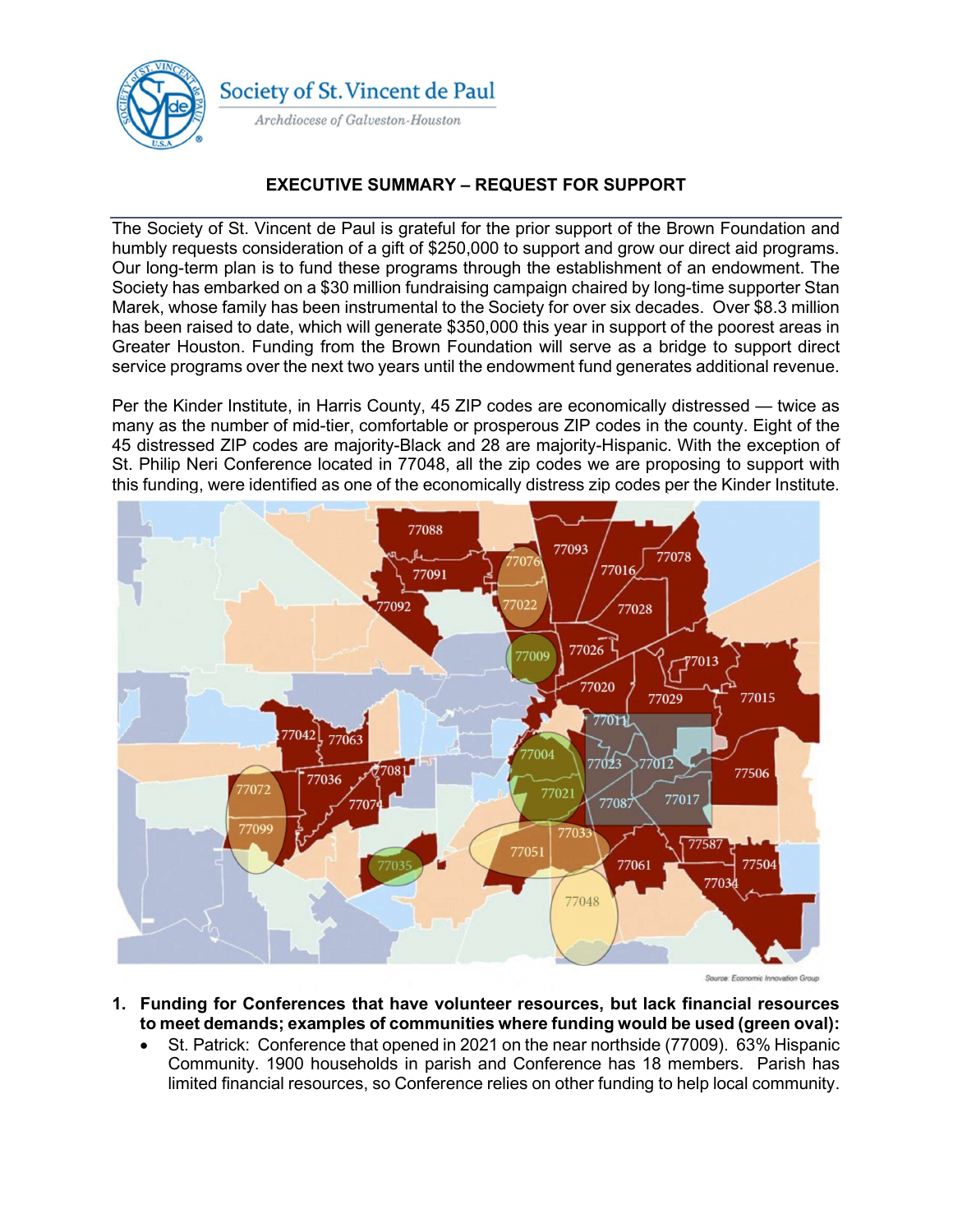- St. Thomas More: Conference is located in 77096 but majority of their serve is in 77035 on Southwest side of Houston. 72% Hispanic community. 4400 households in parish and Conference has 19 members. In addition to financial aid, they operate a food pantry.
- St. Mary of the Purification: Located in Greater 3<sup>rd</sup> Ward in zip code 77004; Parish has 1080 members and the conference has 18 members. One of our oldest Conferences founded in 1940 and considered pre-dominantly black parish. When the need was great in 77021, their neighboring zip code, they adopted that zip code to meet the community needs.
- 2. Funding for Conferences that have desire to support community, yet struggle with resources both volunteer and financial to meet demands; examples of communities where funding would be used (yellow oval):
	- St. Philip Neri: located on southeast side of Houston (77048). Small parish with only 300 households and conference has 8 members. 66% Black and 29% Hispanic. Until recently, majority of the services provided by the Conference was in the form of food distribution through their pantry. With funding from Brown Foundation, they started to help families with financial assistance, and we hope to continue to build capacity, both in volunteer and financial resources so that they can continue this effort.
	- St. Charles Borromeo: located on northside of Houston (77022 and 77076). 3100 households in parish and Conference has 10 members. Both communities are 95% non-Caucasian.
	- St. Thomas Aquinas: located on southwest side of Houston (77072 and 77099). 4400 households in parish and Conference has 10 members. 77072 is 45% Black and 32% Hispanic. 77099 is 68% Caucasian.
	- St. Francis Xavier: located in Sunnyside community of Houston (77051 and 77033). Only 1000 households in parish and 13 members with average age of 76. Both communities are 98% non-Caucasian and majority Black. Though they have desire to help community, their capacity is limited and needs volunteer and financial support.
- 3. Funding to open new Conferences in high need areas where we currently do not have a presence; example of areas where funding would be used (blue square):
	- Area around our Vincentian Services Center: In zip code 77087, located on southeast side of Houston, we operate a thrift store, distribution center and hold regular food fairs for the community which is 81% Hispanic. There are smaller parishes in the area, though all would be limited in financial resources due to the communities that they serve. Believe this would be a targeted location to open a new Conference.
	- East side: We have a small Conference that serves 77011 and 77023 though mostly with food in the past and they have recently closed their food pantry. We believe that in collaboration with a few of the churches in that area and the surrounding zip codes to their east, we believe this is another targeted location to open a new Conference.

## 4. Funding to build capacity:

The other 20% of the funds would be used for resources to strengthen our conferences and expand our footprint, and it would include training and leadership development, staff support to volunteer leadership, program development and technology for equity across conferences. Besides the households that would be assisted directly with this funding, it will also provide hope to the conferences and a bridge for them to continue to serve, knowing that there is a source of funds for their future needs.